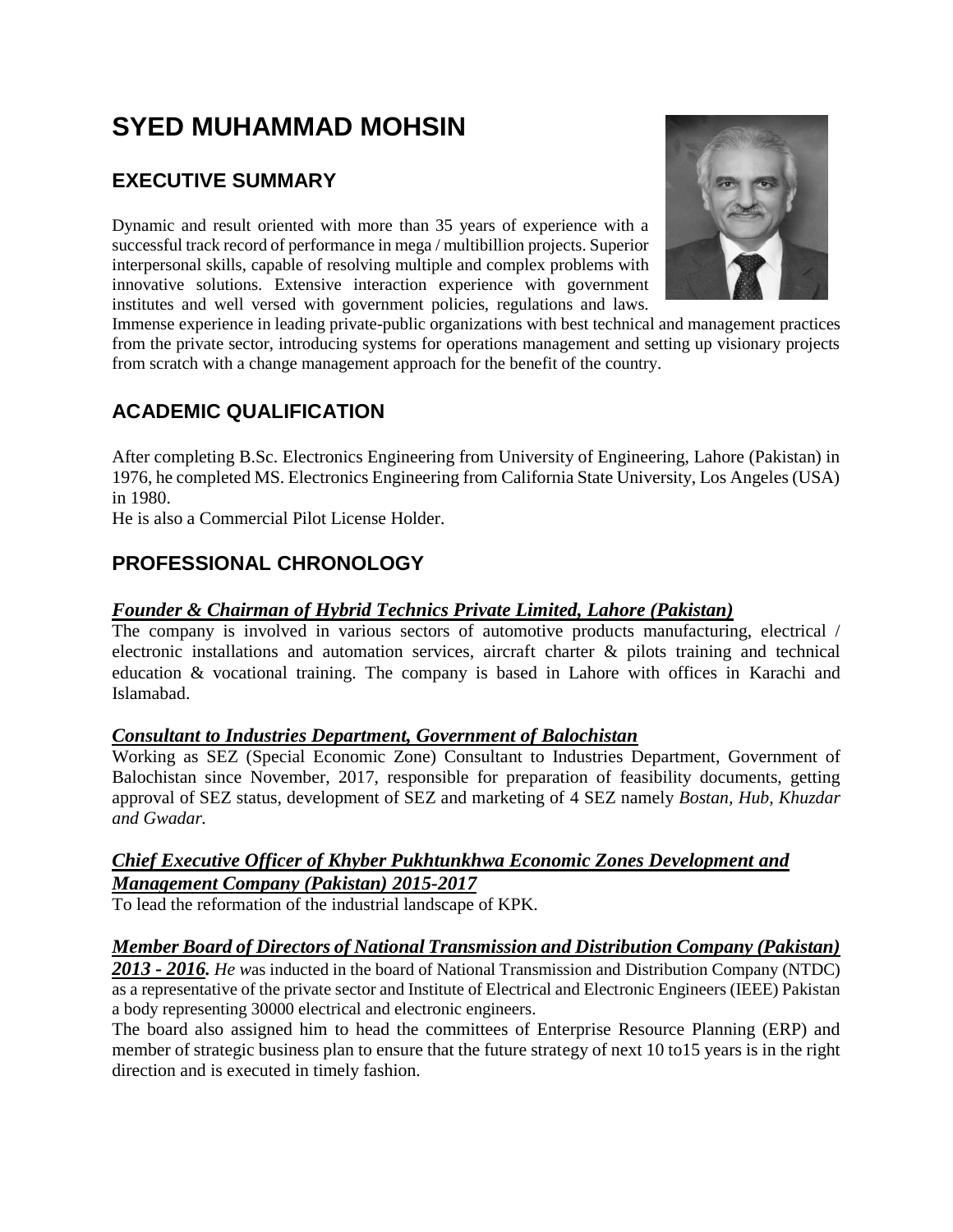Have also been assisting the board and the management in failure analysis and suggesting improvements in working of the transmission system.

#### *Chief Executive Officer National Industrial Parks, Karachi (Pakistan) 2012-2014*

The Ministry of Industries and the Board of Directors of National Industrial Parks (NIP) appointed him as CEO in 2012 to rekindle the national industrialization process. Under his administration, NIP was able to return the Rs. 2 Billion bank loan which was due in August 2014 and was also able to launch 150 million dollar Yamaha Motorcycle Plant in Bin Qasim Industrial Park (BQIP). Initiated construction of more than a dozen factories in Korangi Creek Industrial Park (KCIP) with another 50 to follow soon and have obtained the status of Special Economic Zone (SEZ) for Khairpur, BQIP and KCIP, the only 3 SEZs in Pakistan yet. The other 3 industrial zones in the Northern Region, Rachna Industrial Park for the automotive sector, Risalpur Marble City and Mohmand Marble City in FATA for the marble sector are at various stages of completion. Further the power project of KCIP has also been approved by the board of NIP and has entered the implementation stage.

## *Regional Director North National Industrial Parks, Lahore (Pakistan) 2007-2012*

After the successful launch of Sundar Industrial Estate, Ministry of Industries planned to expand the construction of Industrial Parks all over the country on the Sundar model. NIP was tasked by Ministry of Industries to start with Marble Cities in the Frontier Region and Industrial Parks for Automotive Vendors in Punjab and identify various sectors for investment to create job opportunities for the poor.

#### *Chairman of Technical Education & Vocational Training Authority, Lahore (Pakistan) 2008-2010*

Technical Education and Vocational Training Authority (TEVTA) has been setup for technically empowering the youth of Punjab in liaison with the industry, agriculture and commerce of the province. It has more than 450 institutes with over 15,000 teaching and administrative staff and trains more than 200,000 students per year.

## *Chairman & Chief Executive Officer of Punjab Industrial Estates Development & Management Company, Lahore (Pakistan) 2003-2007*

Punjab Industrial Estates (PIE) was established by Government of Punjab with a public private partnership to achieve orderly, planned and rapid industrialization in Punjab. The main objective was to develop a chain of new Industrial Estates along with upgrading existing ones in a dynamic and innovative manner by providing solutions to the problems of prospective entrepreneurs.

## *Project Manager in McGraw Edison Power Company, Los Angeles (USA) 1981-1984*

It is one of the leading fortune 500 companies of energy management systems and utility designing company and was in the forefront of energy management programmes to manage the energy shortage taking place in various cities and states of USA. Was responsible for designing, developing, manufacturing and implementation of electric power load management (shedding) system during the early 80s energy crisis in Southern California Edison Co. to cut down peak commercial and industrial electrical load by radio controlled system with microprocessor controller. Thus about 1000 Megawatts of electrical load was shed in the Los Angeles metropolitan area. The company designed energy meter reading equipment using telephone lines and radio networks, from circuit designing to complete system integration. The system was also replicated and installed by Houston light & Power Company. Was also participated in new and patented technologies of that time.

This experience can be utilised for an intelligent load management system in Pakistan which can reduce unnecessary loads on the generation system.